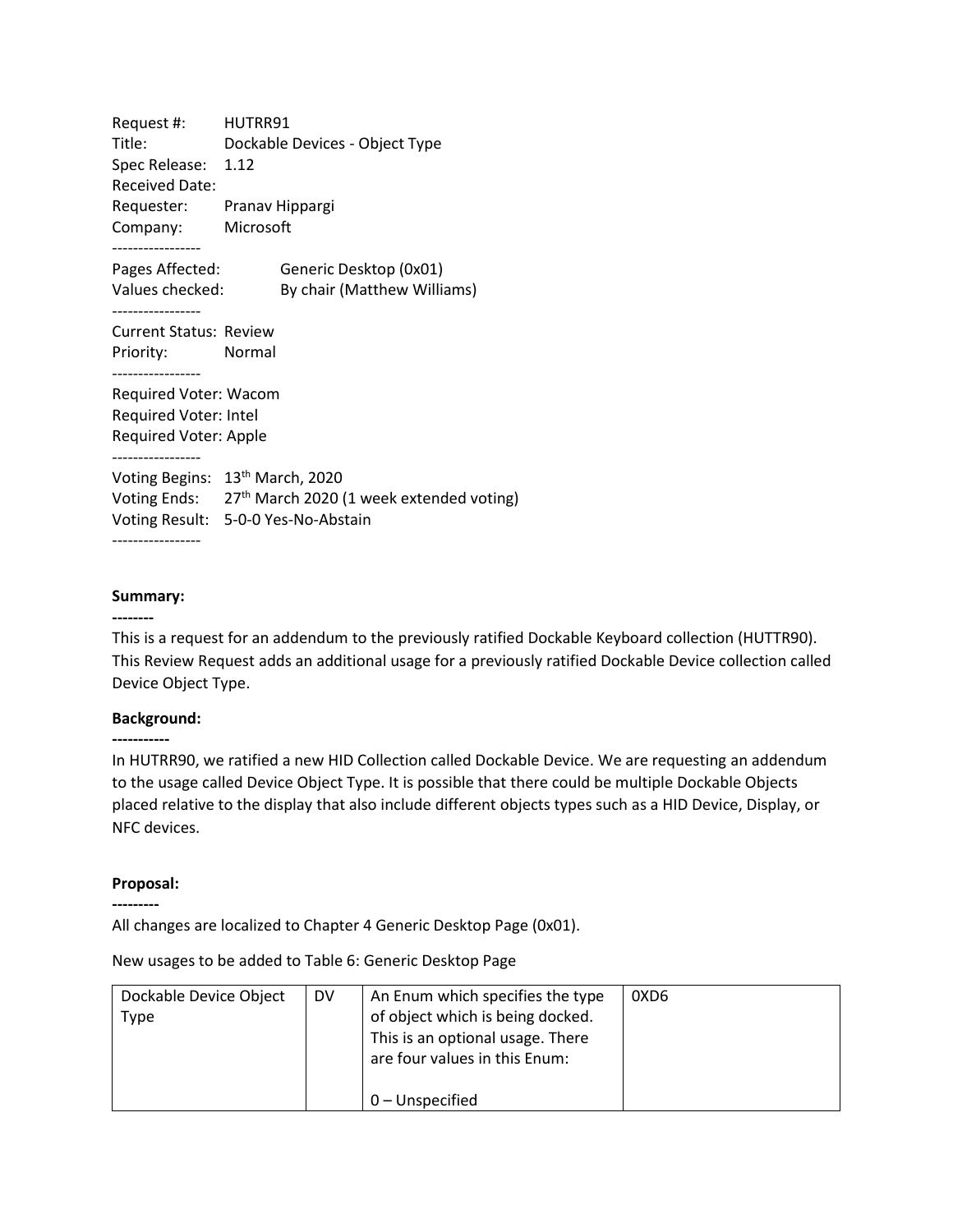|  | $1 - HID$ Device |  |
|--|------------------|--|
|  | $2 - Display$    |  |
|  | 3 – NFC Device   |  |
|  |                  |  |

## **Sample descriptors:**

# **Device Dock :**

The below descriptor describes a Device Dock collection which contains a single Input report which supports reporting the docking state of a Dockable Device with a rectangular-shaped display occlusion region as well as the Device Object Type to specify the type of object which is being docked on the Device Dock.

|             | 0x05, HID USAGE PAGE GENERIC,                            |                | // USAGE PAGE (Generic Desktop)                                                                         |
|-------------|----------------------------------------------------------|----------------|---------------------------------------------------------------------------------------------------------|
|             | 0x09, HID_USAGE_GENERIC_DEVICE_DOCK,                     |                | // USAGE (Device Dock)                                                                                  |
| 0xa1, 0x01, |                                                          |                | // COLLECTION (Application)                                                                             |
| 0x85, 0x01, |                                                          |                | // $REPORTID (1)$                                                                                       |
|             | 0x05, HID USAGE PAGE GENERIC,                            | $\frac{1}{2}$  | USAGE PAGE (Generic Desktop)                                                                            |
|             | 0x09, HID_USAGE_GENERIC_DOCKABLE_DEVICE_UNIQUE_ID,       | $\frac{1}{2}$  | USAGE (Dockable Device Unique ID)                                                                       |
| 0x15, 0x00, |                                                          | $\frac{1}{2}$  | LOGICAL_MINIMUM (0)                                                                                     |
|             | 0x26, 0xff, 0x00,                                        | $\frac{1}{2}$  | LOGICAL_MAXIMUM (255)                                                                                   |
| 0x75, 0x08, |                                                          | $\frac{1}{2}$  | REPORT SIZE (8)                                                                                         |
| 0x95, 0x08, |                                                          | $\frac{1}{2}$  | REPORT_COUNT (8)                                                                                        |
| 0x81, 0x03, |                                                          | $\frac{1}{2}$  | INPUT (Data, Ary, Abs)                                                                                  |
|             | 0x09, HID_USAGE_GENERIC_DOCKABLE_DEVICE_VENDOR_ID,       | $\frac{1}{2}$  | USAGE (Dockable Device Vendor ID)                                                                       |
| 0x15, 0x00, |                                                          | $\frac{1}{2}$  | LOGICAL MINIMUM (0)                                                                                     |
|             | 0x27, 0xff, 0xff, 0x00, 0x00,                            | $\frac{1}{2}$  | LOGICAL MAXIMUM (65535)                                                                                 |
| 0x75, 0x10, |                                                          | $\frac{1}{2}$  | REPORT SIZE (16)                                                                                        |
| 0x95, 0x01, |                                                          | $\frac{1}{2}$  | REPORT_COUNT (1)                                                                                        |
| 0x81, 0x02, |                                                          | $\frac{1}{2}$  | INPUT (Data, Var, Abs)                                                                                  |
|             | 0x09, HID_USAGE_GENERIC_DOCKABLE_DEVICE_OBJECT_TYPE,     | $\frac{1}{2}$  | USAGE (Dockable Device Object Type)                                                                     |
| 0x81, 0x02, |                                                          | $\frac{1}{2}$  | INPUT (Data, Var, Abs)                                                                                  |
|             | 0x09, HID_USAGE_GENERIC_DOCKABLE_DEVICE_USAGEPAGE,       | $\frac{1}{2}$  | USAGE (Dockable Device Primary Usage Page)                                                              |
| 0x81, 0x02, |                                                          | $\frac{1}{2}$  | INPUT (Data, Var, Abs)                                                                                  |
|             | 0x09, HID USAGE GENERIC DOCKABLE DEVICE USAGE,           | $\frac{1}{2}$  | USAGE (Dockable Device Primary Usage ID)                                                                |
| 0x81, 0x02, |                                                          | $\frac{1}{2}$  | INPUT (Data, Var, Abs)                                                                                  |
|             | 0x09, HID USAGE GENERIC DOCKABLE DEVICE DOCKING STATE,// |                | USAGE (Dockable Device Docking State)                                                                   |
| 0x15, 0x00, |                                                          | $\frac{1}{2}$  | LOGICAL MINIMUM (0)                                                                                     |
| 0x25, 0x01, |                                                          | $\frac{1}{2}$  | LOGICAL MAXIMUM (1)                                                                                     |
| 0x75, 0x01, |                                                          | $\frac{1}{2}$  | REPORT_SIZE (1)                                                                                         |
| 0x95, 0x01, |                                                          | $\frac{1}{2}$  | REPORT_COUNT (1)                                                                                        |
| 0x81, 0x02, |                                                          | $\frac{1}{2}$  | INPUT (Data, Var, Abs)                                                                                  |
| 0x95, 0x07, |                                                          | $\frac{1}{2}$  | REPORT_COUNT (7)                                                                                        |
| 0x81, 0x03, |                                                          | $\frac{1}{2}$  | INPUT (Cnst, Var, Abs)                                                                                  |
|             |                                                          |                | 0x09, HID_USAGE_GENERIC_DOCKABLE_DEVICE_DISPLAY_OCCLUSION, // USAGE (Dockable Device Display Occlusion) |
| 0xa1, 0x00, |                                                          | $\frac{1}{2}$  | COLLECTION (Physical)                                                                                   |
|             | 0x05, HID USAGE PAGE GENERIC,                            | $\frac{1}{2}$  | USAGE_PAGE (Generic Desktop)                                                                            |
|             | 0x09, HID_USAGE_GENERIC_X,                               | $\frac{1}{2}$  | USAGE (X)                                                                                               |
| 0x15, 0x00, |                                                          | $\frac{1}{2}$  | LOGICAL MINIMUM (0)                                                                                     |
|             | $0x26$ , $0xff$ , $0x7f$ ,                               | $\frac{1}{2}$  | LOGICAL MAXIMUM (32767)                                                                                 |
| 0x35, 0x00, |                                                          | $\prime\prime$ | PHYSICAL MINIMUM (0)                                                                                    |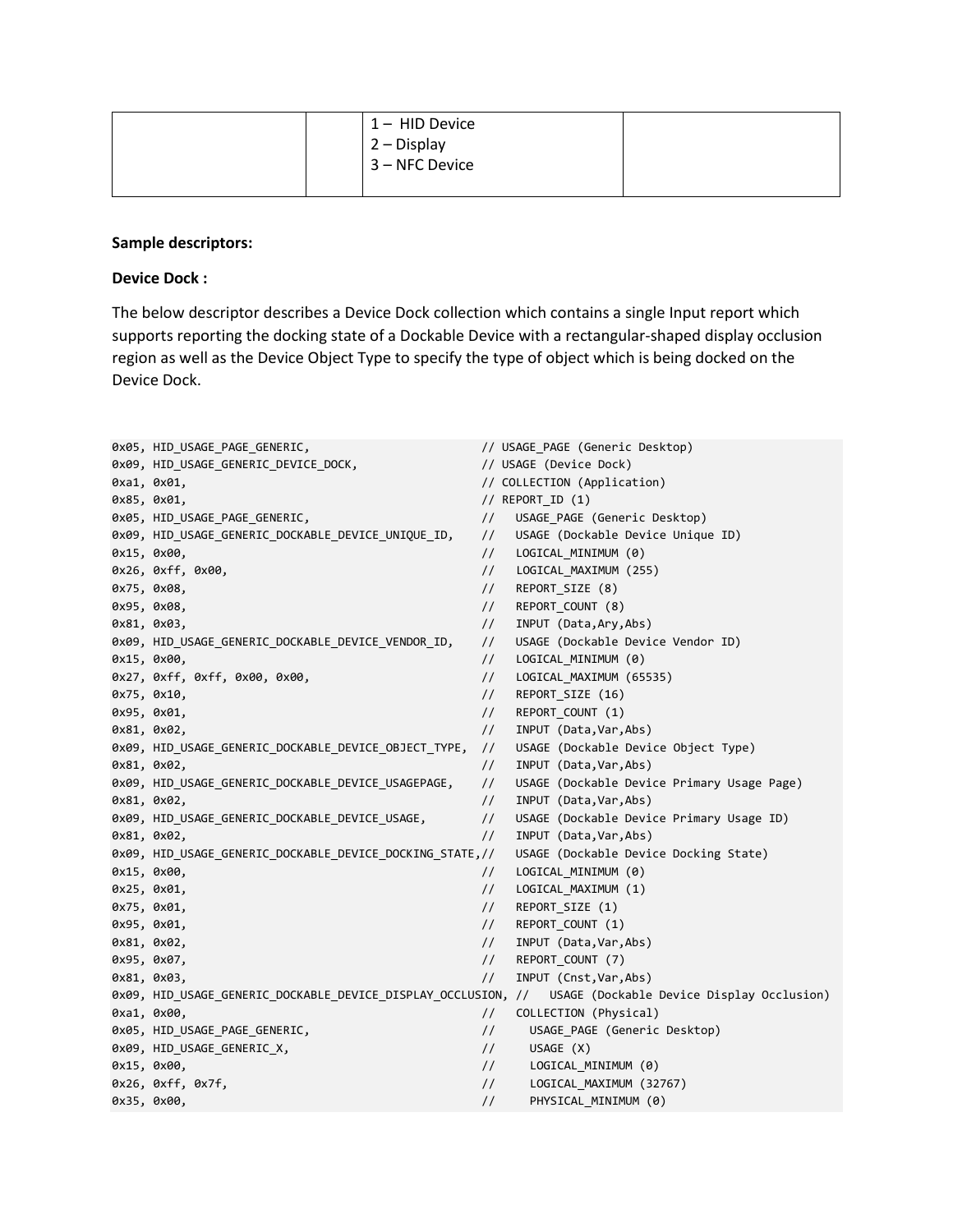|             | 0x46, DISPLAY WIDTH HM,           | $\frac{1}{2}$ | PHYSICAL MAXIMUM (Display Width)  |
|-------------|-----------------------------------|---------------|-----------------------------------|
|             | 0x55, 0x0d,                       | $\frac{1}{2}$ | UNIT EXPONENT (-3)                |
| 0x65, 0x11, |                                   | $\frac{1}{2}$ | UNIT (Cm, EngLinear)              |
| 0x75, 0x10, |                                   | $\frac{1}{2}$ | REPORT_SIZE (16)                  |
| 0x95, 0x01, |                                   | $\frac{1}{2}$ | REPORT COUNT (1)                  |
|             | 0x81, 0x02,                       | $\frac{1}{2}$ | INPUT (Data, Var, Abs)            |
|             | 0x09, HID_USAGE_GENERIC_Y,        | $\frac{1}{2}$ | USAGE (Y)                         |
|             | 0x46, DISPLAY_HEIGHT_HM,          | $\frac{1}{2}$ | PHYSICAL_MAXIMUM (Display Height) |
|             | 0x81, 0x02,                       | $\frac{1}{2}$ | INPUT (Data, Var, Abs)            |
|             | 0x05, HID_USAGE_PAGE_DIGITIZER,   | $\frac{1}{2}$ | USAGE PAGE (Digitizer)            |
|             | 0x09, HID USAGE DIGITIZER WIDTH,  | $\frac{1}{2}$ | USAGE (Width)                     |
|             | 0x26, 0x00, 0x80,                 | $\frac{1}{2}$ | LOGICAL MAXIMUM (32768)           |
|             | 0x46, DISPLAY_WIDTH_HM,           | $\frac{1}{2}$ | PHYSICAL MAXIMUM (Display Width)  |
|             | 0x81, 0x02,                       | $\frac{1}{2}$ | INPUT (Data, Var, Abs)            |
|             | 0x09, HID_USAGE_DIGITIZER_HEIGHT, | $\frac{1}{2}$ | USAGE (Height)                    |
|             | 0x46, DISPLAY HEIGHT HM,          | $\frac{1}{2}$ | PHYSICAL MAXIMUM (Display Height) |
|             | 0x81, 0x02,                       | $\frac{1}{2}$ | INPUT (Data, Var, Abs)            |
| 0хс0,       |                                   | $\frac{1}{2}$ | END_COLLECTION                    |
| 0хс0        |                                   |               | // END COLLECTION                 |

# **Dockable Device:**

The following descriptor describes a Dockable Device collection which contains a single Feature report containing its Unique ID, Vendor ID, Primary Usage Page, and Primary Usage ID. This can be used by the host to identify the specific Dockable Device that docked.

|      | 0x05, HID USAGE PAGE GENERIC,                        |               | // USAGE_PAGE (Generic Desktop)            |
|------|------------------------------------------------------|---------------|--------------------------------------------|
|      | 0x09, HID_USAGE_GENERIC_DOCKABLE_DEVICE,             |               | // USAGE (Dockable Device)                 |
|      | 0xa1, 0x01,                                          |               | // COLLECTION (Application)                |
|      | 0x85, 0x01,                                          |               | // $REPORTID (1)$                          |
|      | 0x05, HID_USAGE_PAGE_GENERIC,                        | $\frac{1}{2}$ | USAGE_PAGE (Generic Desktop)               |
|      | 0x09, HID_USAGE_GENERIC_DOCKABLE_DEVICE_UNIQUE_ID,   | $\frac{1}{2}$ | USAGE (Dockable Device Unique ID)          |
|      | 0x15, 0x00,                                          | $\frac{1}{2}$ | LOGICAL MINIMUM (0)                        |
|      | 0x26, 0xff, 0x00,                                    | $\frac{1}{2}$ | LOGICAL MAXIMUM (255)                      |
|      | 0x75, 0x08,                                          | $\frac{1}{2}$ | REPORT_SIZE (8)                            |
|      | 0x95, 0x08,                                          | $\frac{1}{2}$ | REPORT_COUNT (8)                           |
|      | 0xb1, 0x03,                                          | $\frac{1}{2}$ | FEATURE (Data, Ary, Abs)                   |
|      | 0x09, HID USAGE GENERIC DOCKABLE DEVICE VENDOR ID,   | $\frac{1}{2}$ | USAGE (Dockable Device Vendor ID)          |
|      | 0x15, 0x00,                                          | $\frac{1}{2}$ | LOGICAL MINIMUM (0)                        |
|      | 0x27, 0xff, 0xff, 0x00, 0x00,                        | $\frac{1}{2}$ | LOGICAL MAXIMUM (65535)                    |
|      | 0x75, 0x10,                                          | $\frac{1}{2}$ | REPORT_SIZE (16)                           |
|      | 0x95, 0x01,                                          | $\frac{1}{2}$ | REPORT_COUNT (1)                           |
|      | 0xb1, 0x02,                                          | $\frac{1}{2}$ | FEATURE (Data, Var, Abs)                   |
|      | 0x09, HID_USAGE_GENERIC_DOCKABLE_DEVICE_OBJECT_TYPE, | $\frac{1}{2}$ | USAGE (Dockable Device Object Type)        |
|      | 0xb1, 0x02,                                          | $\frac{1}{2}$ | FEATURE (Data,Var,Abs)                     |
|      | 0x09, HID_USAGE_GENERIC_DOCKABLE_DEVICE_USAGEPAGE,   | $\frac{1}{2}$ | USAGE (Dockable Device Primary Usage Page) |
|      | 0xb1, 0x02,                                          | $\frac{1}{2}$ | FEATURE (Data, Var, Abs)                   |
|      | 0x09, HID_USAGE_GENERIC_DOCKABLE_DEVICE_USAGE,       | $\frac{1}{2}$ | USAGE (Dockable Device Primary Usage ID)   |
|      | 0xb1, 0x02,                                          | $\frac{1}{2}$ | FEATURE (Data, Var, Abs)                   |
| 0xc0 |                                                      |               | // END COLLECTION                          |